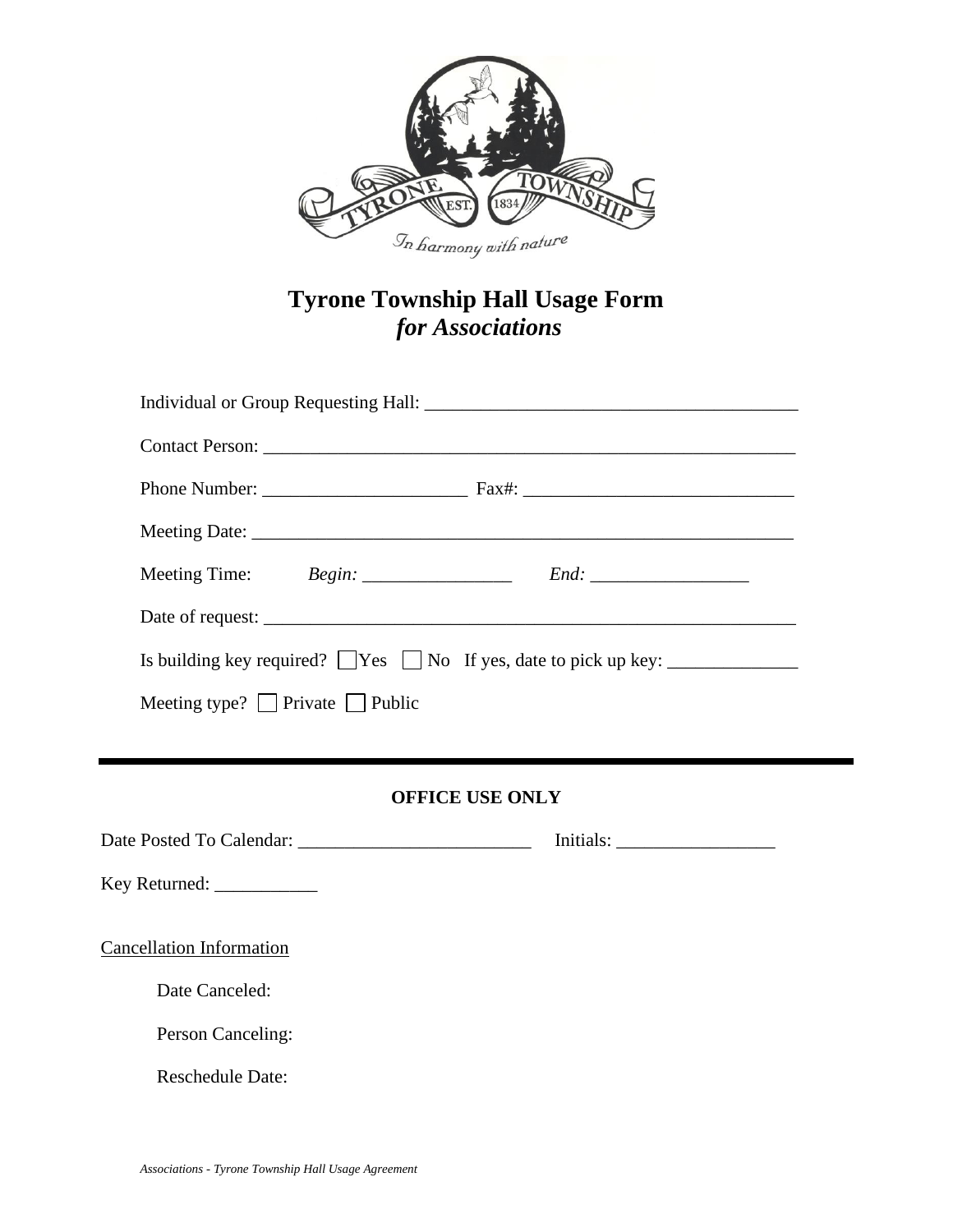#### **TYRONE TOWNSHIP HALL USE AGREEMENT** *For Associations*

I, \_\_\_\_\_\_\_\_\_\_\_\_\_\_\_\_\_\_\_\_\_\_\_\_\_\_\_\_\_\_\_\_\_\_\_ hereby agree to the following conditions for the use of the Tyrone Township  *(Name)*

Hall\_\_\_\_\_\_\_\_\_\_\_\_\_\_\_\_\_\_\_\_\_\_\_\_\_\_\_\_\_\_\_\_\_\_\_\_\_\_\_for the purpose\_\_\_\_\_\_\_\_\_\_\_\_\_\_\_\_\_\_\_\_\_\_\_\_\_\_\_\_\_\_\_\_\_\_\_\_\_\_\_\_\_\_\_\_.

 *(Renter) (Purpose or event)*

- 1. Cost of Tyrone Township Hall Rental is \$75.00 plus a refundable \$75.00 Security/Damage deposit. The total due upon receipt of this agreement is 150.00. The Renter will be responsible for the full cost of cleaning and/or repairing of any stains or damage, above and beyond normal wear and tear, of the Townships property. This includes damage caused by the Renter, Renter's guest, Renter's service providers or any individual(s) connected to the Renter's event. If such damage occurs, it will be assessed and deducted from the deposit. The Renter will be billed for any additional amount that exceeds the deposit. If there are no added costs, the Security/Deposit will be refunded within 3 weeks.
- 2. The key given to me is for accessing the hall on *(date)* for the gathering of the above identified group. The key must be put in the drop box after the event or returned to the township the following business day. If the key is lost I agree to pay the actual cost of replacing the affected locks at the Township even if it exceeds the deposit.
- 3. The Renter will clean and restore the township hall to its previous condition. All refuse shall be placed in outside refuse containers, for removal by the Township waste hauler.
- 4. Access to telephones and office areas is prohibited.
- 5. The Renter **WILL NOT SERVE NOR ALLOW ANY INDIVIDUAL TO SERVE ANY ALCOHOLIC** beverages in the facility or anywhere on the Township property.
- 6. The Renter will be responsible for locking the doors, turning out the lights, unplugging any electrical appliances that were used.
- 7. In case of emergency or questions on the day of the event, etc. please contact a Township official below:

| Mike Cunningham, Supervisor | 810-498-5757 |
|-----------------------------|--------------|
| Jennifer Eden, Treasurer    | 810-280-0114 |

8. In the event the hall is unusable for any reason (example: power outage, flood) the township cannot be held accountable; all fees paid will be refunded.

**RELEASE AND INDEMINITY:** The Renter agrees to assume all risk of loss to indemnify and hold the Township, its officers, trustees, agents, and employees, harmless from and against any and all liabilities, demands, claims, suits, losses, damages, causes of action, fines or judgments, including cost, attorney fees, and witness fees, and expenses instant thereto, for injuries to persons (including death) and for loss of, damage to, or destruction of property (including property of the Township), arising out of or in connection with this Agreement unless caused by the gross negligence or willful misconduct of the Township, its officer, trustees, agents, or employees. In the event that any damage or claim is made or suit is commenced against the Township, the Township shall give prompt written notice thereof to Renter and the Renter shall have the right to compromise or defend the same to the extent of its own interest.

Per the Fire Marshall, the capacity for the hall rental is 220 persons, the capacity with table and chairs is 104 persons. Any violation of maximum capacity may result in penalties and or fines, including but not limited to: event cancellation, forfeiture of deposit and civil infraction.

#### **I have read, understand, and agree to the ruled, condition and limitations stated above.**

| Signature    | Print Name |
|--------------|------------|
| Home Address |            |
| Home Phone   | Cell Phone |